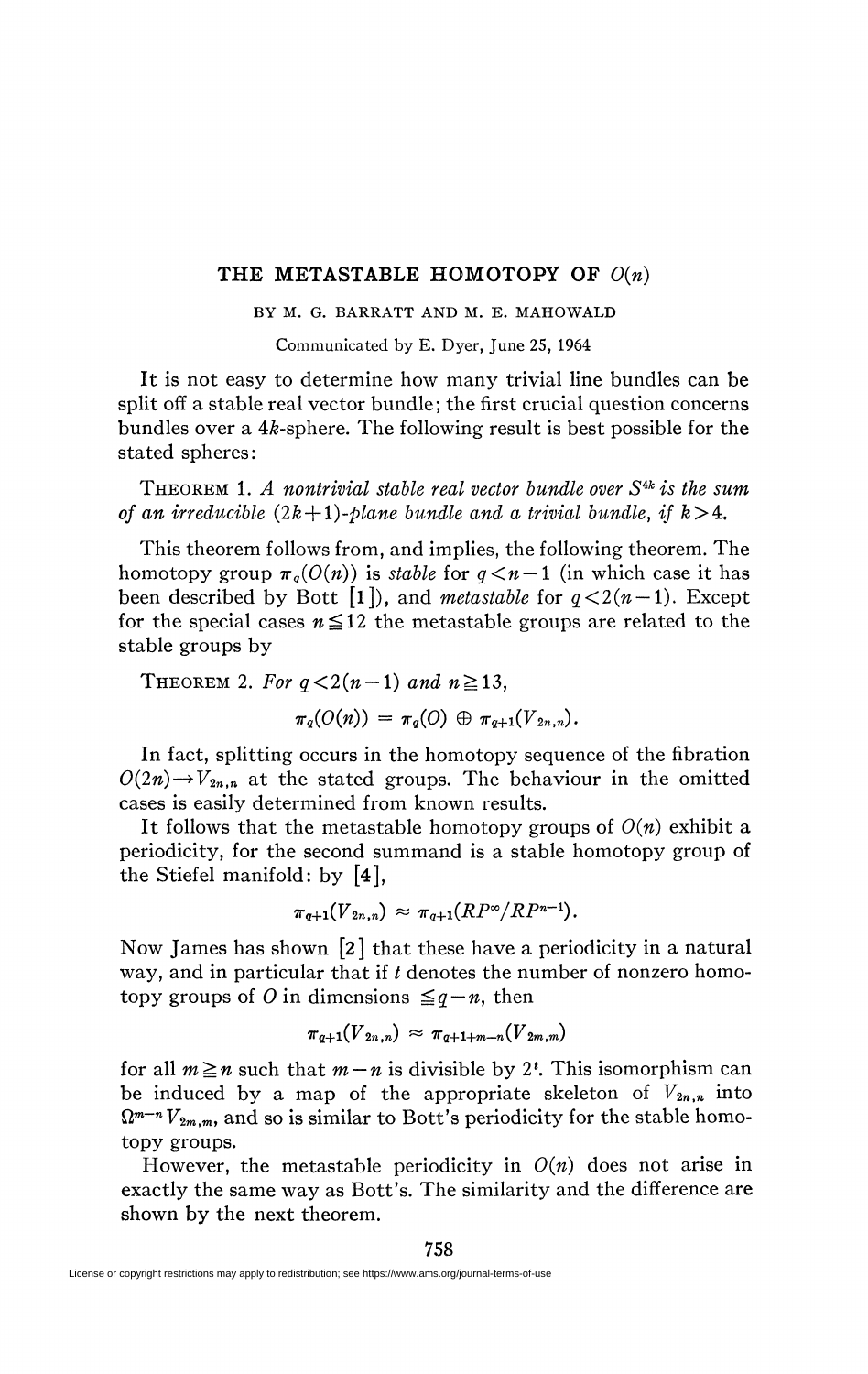**THEOREM 3.** The natural fibration  $\Omega^{s}$ <sup>*BSO(n)* $\rightarrow \Omega^{s}$ *BSO has a cross-*</sup> *section over the*  $(n+4s-7)$ *-skeleton, but in general BSO(n)* $\rightarrow$ *BSO does not have a cross-section over skeletons of dimension*  $\geq n$ .

It follows that if  $q = n+4s - 7$ , and t (described above) is  $\ge 3$ , then  $\Omega^{s}$ *BSO(n)* and  $\Omega^{s}$ <sup>+2</sup>*BSO(n*+2<sup>*t*</sup>) have the same g-type, but *BSO(n)* and  $\Omega^2 BSO(n+2^i)$  do not have the same *n*-type.

Complete proofs and some applications will appear later; a sketch of the proof of Theorem 1 is given below.

SKETCH PROOF. Theorem 1 is implied by

THEOREM 1<sup>\*</sup>.  $\pi_{4k}(BSO(n)) \rightarrow \pi_{4k}(BSO)$  is trivial if  $n \leq 2k$ , and onto if  $k > 4$  and  $n \ge 2k + 1$ .

The first part is easy. For the second part, by Bott periodicity there are homotopy equivalences

$$
BSp = \Omega^8 B S p = \Omega^{8m+4} B SO \qquad (m \ge 4).
$$

so that there are adjoint maps

$$
\beta_m\colon \Sigma^{8m+4} BSp \to BSO, \qquad \beta\colon \Sigma^8 BSp \to BSp.
$$

Then  $\beta_m$  includes an epimorphism of homotopy groups in dimensions  $\geq 8m+8$ , and factorizes into  $\beta_{m-1} \circ \Sigma^{8m-4}\beta$  for  $m \geq 1$ . Calculation of

$$
\beta^*: H^{4k}(BSp; Z) \to H^{4k}(\Sigma^8BSp; Z)
$$

shows that its image is divisible by 8 if *k* is odd, and by 4 if *k* is even.

Now the fibre of  $BSO(n) \rightarrow BSO(n+4)$  is  $V_{n+4,4}$ , and the property of  $\beta^*$  together with Toda's result [3] that

$$
8\pi_{n+r}(V_{n+4,4}) = 0 \qquad (n \text{ odd}, r < n-1),
$$

enables classical obstruction theory to prove by induction on *m,* with a little care,

LEMMA 4.  $\beta_m$ :  $\Sigma^{8m+4}$  *BSp* $\rightarrow$ *BSO can be deformed so as to map the*  $8k-skeleton$  into  $BSO(8k+1-4m) \subset BSO$ .

The analogous but more delicate result for the *(&k+*8)-skeleton is too complicated to merit description here. These results are not sharp enough to prove Theorem 1\* at once; the proof is concluded by observing that the generator of  $\pi_{4k}(BSp)$  can be represented by a composition

$$
S^{4k} \xrightarrow{f} X \xrightarrow{g} BSp,
$$

where X is a  $(4k - 16)$ -fold suspension of the Cayley plane. The co-